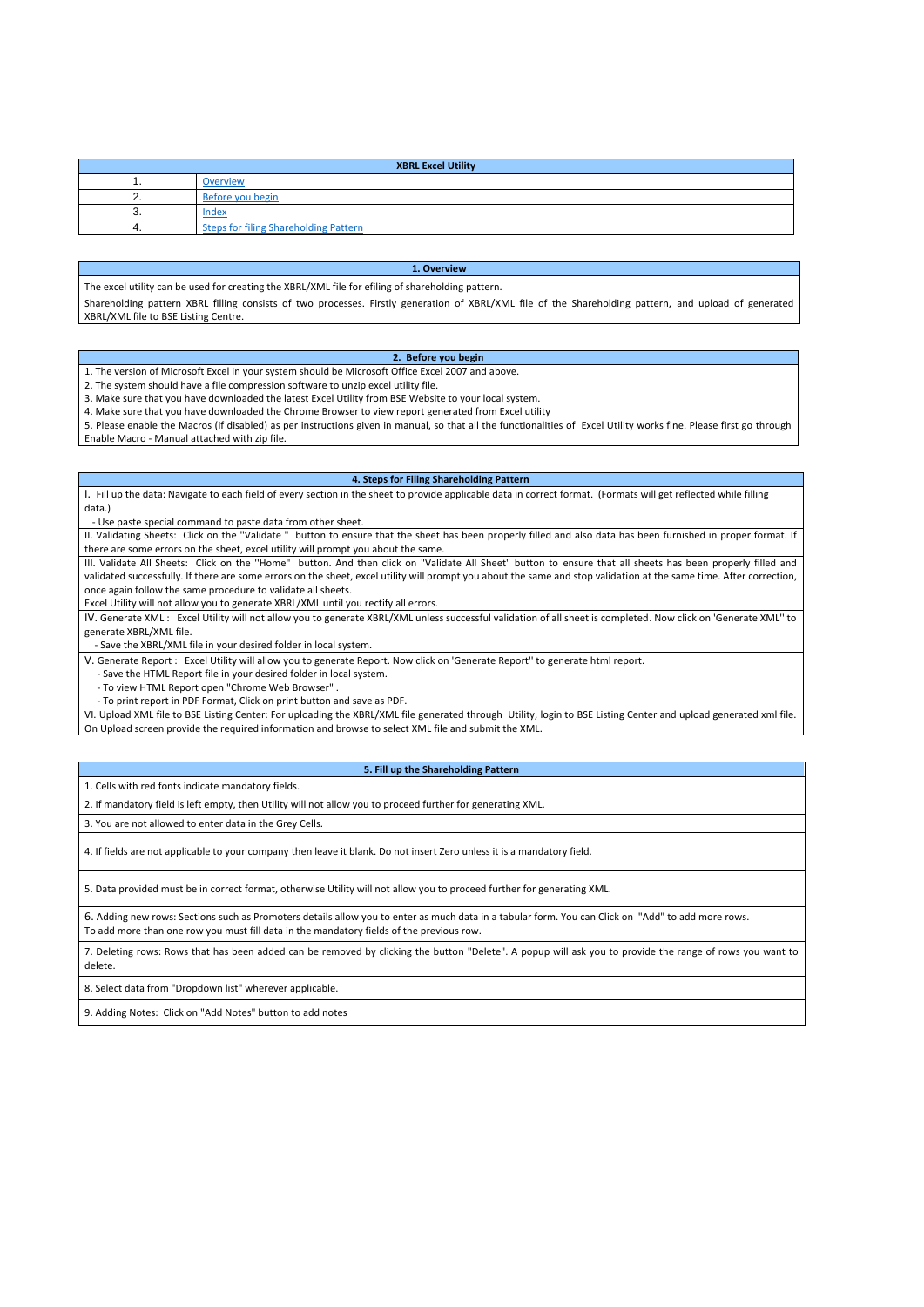| <b>General information about company</b>                                                   |                               |  |  |  |  |  |  |  |  |  |  |  |
|--------------------------------------------------------------------------------------------|-------------------------------|--|--|--|--|--|--|--|--|--|--|--|
| Scrip code                                                                                 | 536264                        |  |  |  |  |  |  |  |  |  |  |  |
| <b>NSE Symbol</b>                                                                          |                               |  |  |  |  |  |  |  |  |  |  |  |
| <b>MSEI Symbol</b>                                                                         |                               |  |  |  |  |  |  |  |  |  |  |  |
| <b>ISIN</b>                                                                                | INE906O01011                  |  |  |  |  |  |  |  |  |  |  |  |
| Name of the company                                                                        | TIGER LOGISTICS INDIA LIMITED |  |  |  |  |  |  |  |  |  |  |  |
| Whether company is SME                                                                     | N <sub>o</sub>                |  |  |  |  |  |  |  |  |  |  |  |
| Class of Security                                                                          | <b>Equity Shares</b>          |  |  |  |  |  |  |  |  |  |  |  |
| Type of report                                                                             | Quarterly                     |  |  |  |  |  |  |  |  |  |  |  |
| Quarter Ended / Half year ended/Date of Report (For Prelisting / Allotment)                | 30-09-2018                    |  |  |  |  |  |  |  |  |  |  |  |
| Date of allotment / extinguishment (in case Capital Restructuring selected) / Listing Date |                               |  |  |  |  |  |  |  |  |  |  |  |
| Shareholding pattern filed under                                                           | Regulation 31 (1) (b)         |  |  |  |  |  |  |  |  |  |  |  |

| Sr. No.        | <b>Particular</b>                                                                         | Yes/No         | <b>Promoter and</b><br><b>Promoter Group</b> | <b>Public shareholder</b> | <b>Non Promoter-Non</b><br><b>Public</b> |
|----------------|-------------------------------------------------------------------------------------------|----------------|----------------------------------------------|---------------------------|------------------------------------------|
|                | Whether the Listed Entity has issued any partly paid up<br>shares?                        | N <sub>0</sub> | <b>No</b>                                    | <b>No</b>                 | <b>No</b>                                |
| $\overline{2}$ | Whether the Listed Entity has issued any Convertible<br>Securities ?                      | <b>No</b>      | <b>No</b>                                    | <b>No</b>                 | <b>No</b>                                |
| 3              | Whether the Listed Entity has issued any Warrants?                                        | <b>No</b>      | <b>No</b>                                    | <b>No</b>                 | <b>No</b>                                |
| 4              | Whether the Listed Entity has any shares against which<br>depository receipts are issued? | <b>No</b>      | <b>No</b>                                    | <b>No</b>                 | <b>No</b>                                |
| 5              | Whether the Listed Entity has any shares in locked-in?                                    | <b>No</b>      | <b>No</b>                                    | <b>No</b>                 | <b>No</b>                                |
| 6              | Whether any shares held by promoters are pledge or<br>otherwise encumbered?               | <b>No</b>      | <b>No</b>                                    |                           |                                          |
| 7              | Whether company has equity shares with differential<br>voting rights?                     | No             | <b>No</b>                                    | <b>No</b>                 | <b>No</b>                                |

# **Home Validate**

**Home Validate**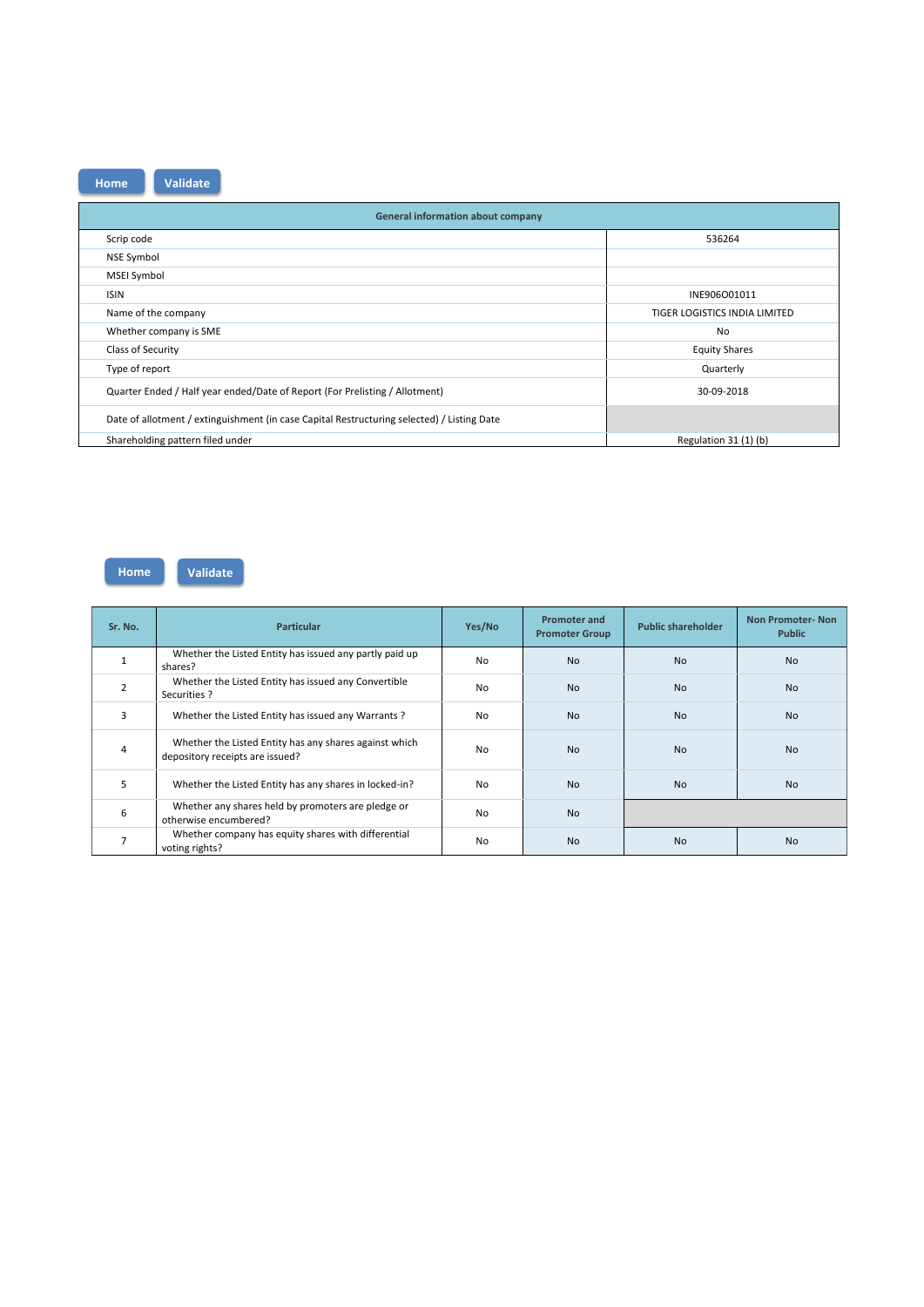|                                                                                                                  | Table I - Summary Statement holding of specified securities |                                                 |                                                             |                                                               |                                                                       |                                                                  |                                                                                                     |                              |                              |                                                                                                     |                                    |                                                                             |                                                                                 |                                                                                                                        |                                                                                                                                            |                                           |                                             |                                                                     |                                                 |                                                                           |
|------------------------------------------------------------------------------------------------------------------|-------------------------------------------------------------|-------------------------------------------------|-------------------------------------------------------------|---------------------------------------------------------------|-----------------------------------------------------------------------|------------------------------------------------------------------|-----------------------------------------------------------------------------------------------------|------------------------------|------------------------------|-----------------------------------------------------------------------------------------------------|------------------------------------|-----------------------------------------------------------------------------|---------------------------------------------------------------------------------|------------------------------------------------------------------------------------------------------------------------|--------------------------------------------------------------------------------------------------------------------------------------------|-------------------------------------------|---------------------------------------------|---------------------------------------------------------------------|-------------------------------------------------|---------------------------------------------------------------------------|
| Note: Data will be automatically populated from shareholding pattern sheet - Data Entry Restricted in this sheet |                                                             |                                                 |                                                             |                                                               |                                                                       |                                                                  |                                                                                                     |                              |                              |                                                                                                     |                                    |                                                                             |                                                                                 |                                                                                                                        |                                                                                                                                            |                                           |                                             |                                                                     |                                                 |                                                                           |
| Category<br>(1)                                                                                                  |                                                             | Nos. Of<br>shareholder<br>$\mathsf{s}$<br>(III) |                                                             | No.<br>Of                                                     |                                                                       |                                                                  | Shareholdin<br>g as a % of                                                                          |                              |                              | Number of Voting Rights<br>held in each class of<br>securities<br>(IX)<br>No of Voting (XIV) Rights |                                    | No. Of                                                                      | No. of<br>Shares<br>Underlying<br>Outstandin<br>g Warrants<br>(X <sub>i</sub> ) | No. Of<br>Shares<br>Underlying<br>Outstandin<br>g<br>convertible<br>securities<br>and No. Of<br>Warrants<br>$(Xi)$ (a) | Shareholdin<br>g, as a %<br>assuming<br>full<br>conversion<br>of                                                                           | Number of<br>Locked in<br>shares<br>(XII) |                                             | Number of<br>Shares pledged<br>or otherwise<br>encumbered<br>(XIII) |                                                 |                                                                           |
|                                                                                                                  | Category of<br>shareholde<br>(11)                           |                                                 | No. of<br>fully paid<br>up equity<br>shares<br>held<br>(IV) | Partly<br>paid-<br>up<br>equit<br>y<br>share<br>s held<br>(V) | No. Of<br>shares<br>underlyin<br>g<br>Depositor<br>y Receipts<br>(VI) | Total nos.<br>shares<br>held<br>$(VII) =$<br>$(IV)+(V)+$<br>(VI) | total no. of<br>shares<br>(calculated<br>as per SCRR,<br>1957)<br>(VIII)<br>As a % of<br>$(A+B+C2)$ | Class<br>eg:<br>$\mathsf{X}$ | Clas<br>$\mathsf{s}$<br>eg:y | Total                                                                                               | Total<br>as a %<br>of<br>$(A+B+C)$ | Shares<br>Underlying<br>Outstandin<br>g<br>convertible<br>securities<br>(X) |                                                                                 |                                                                                                                        | convertible<br>securities (<br>as a<br>percentage<br>of diluted<br>share<br>capital)<br>$(XI) =$<br>$(VII)+(X)$<br>As a % of<br>$(A+B+C2)$ | No.<br>(a)                                | As a %<br>of total<br>Shares<br>held<br>(b) | No.<br>(a)                                                          | As a<br>% of<br>total<br>Share<br>s held<br>(b) | Number of<br>equity shares<br>held in<br>dematerialize<br>d form<br>(XIV) |
| (A)                                                                                                              | Promoter<br>&<br>Promoter<br>Group                          | $\overline{7}$                                  | 7723621                                                     |                                                               |                                                                       | 7723621                                                          | 73.05                                                                                               | 77,23,621.00                 |                              | 7723621.00                                                                                          | 73.05                              |                                                                             |                                                                                 |                                                                                                                        | 73.05                                                                                                                                      |                                           |                                             |                                                                     |                                                 | 7723621                                                                   |
| (B)                                                                                                              | Public                                                      | 6475                                            | 2848879                                                     |                                                               |                                                                       | 2848879                                                          | 26.95                                                                                               | 2848879.00                   |                              | 2848879.00                                                                                          | 26.95                              |                                                                             |                                                                                 |                                                                                                                        | 26.95                                                                                                                                      |                                           |                                             |                                                                     |                                                 | 2848879                                                                   |
| (C)                                                                                                              | Non<br>Promoter-<br>Non Public                              |                                                 |                                                             |                                                               |                                                                       |                                                                  |                                                                                                     |                              |                              |                                                                                                     |                                    |                                                                             |                                                                                 |                                                                                                                        |                                                                                                                                            |                                           |                                             |                                                                     |                                                 |                                                                           |
| (C1)                                                                                                             | <b>Shares</b><br>underlying<br><b>DRs</b>                   |                                                 |                                                             |                                                               |                                                                       |                                                                  |                                                                                                     |                              |                              |                                                                                                     |                                    |                                                                             |                                                                                 |                                                                                                                        |                                                                                                                                            |                                           |                                             |                                                                     |                                                 |                                                                           |
| (C2)                                                                                                             | <b>Shares</b><br>held by<br>Employee<br><b>Trusts</b>       |                                                 |                                                             |                                                               |                                                                       |                                                                  |                                                                                                     |                              |                              |                                                                                                     |                                    |                                                                             |                                                                                 |                                                                                                                        |                                                                                                                                            |                                           |                                             |                                                                     |                                                 |                                                                           |
|                                                                                                                  | Total                                                       | 6482                                            | 10572500                                                    |                                                               |                                                                       | 10572500                                                         | 100                                                                                                 | 10572500.00                  |                              | 10572500.00                                                                                         | 100.00                             |                                                                             |                                                                                 |                                                                                                                        | 100                                                                                                                                        |                                           |                                             |                                                                     |                                                 | 10572500                                                                  |

**Home Validate**